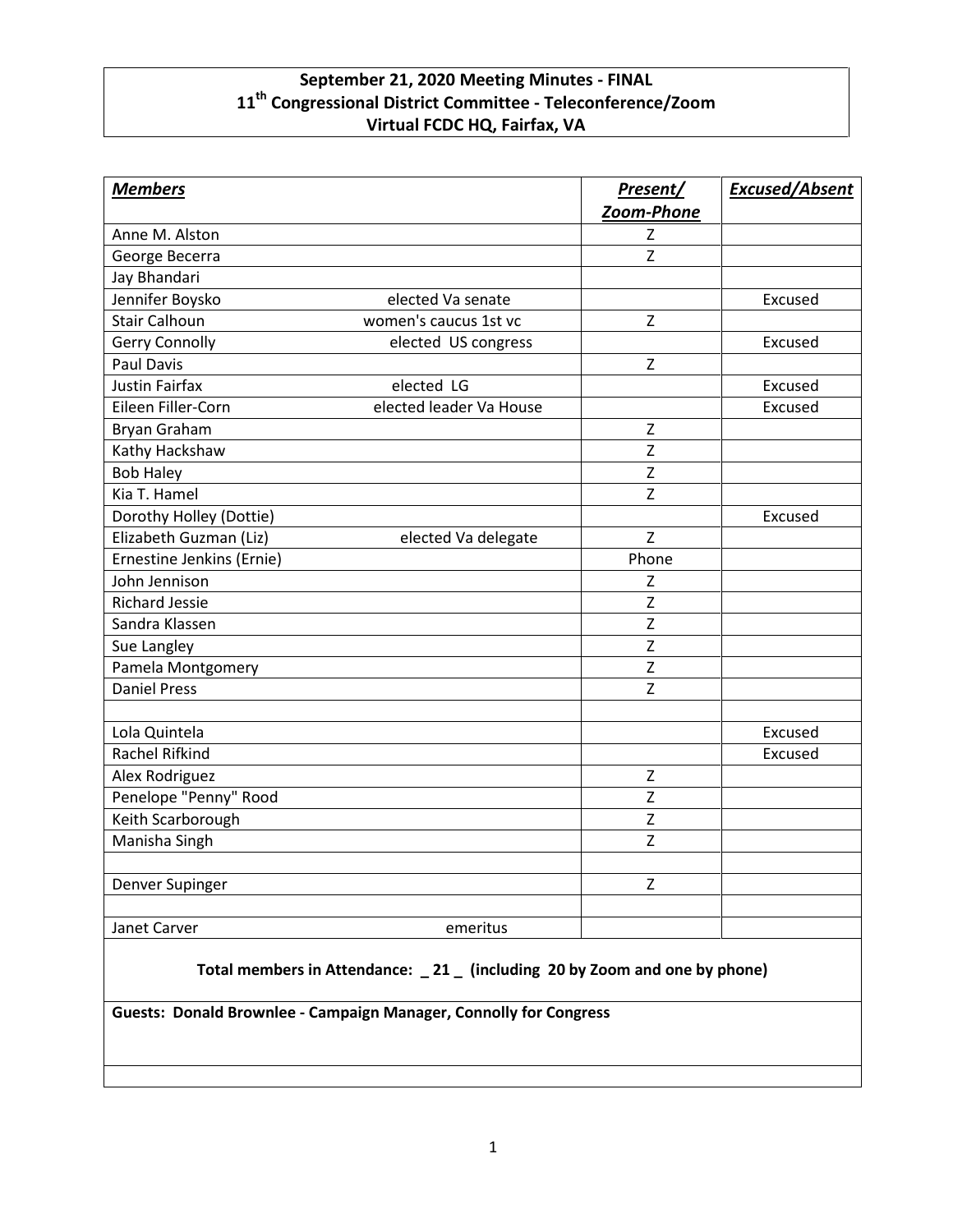1.a. Call to Order**:** Meeting called to order by Chair Haley, 8:02 pm.

1.b Roll Call: Jennison

2. Introductions -

- Donald Brownlee (8:07-8:11) Discussion & update of Connolly campaign. Republican candidate Manga moved out of the district. Campaign & Absentee ballot program. Q& As

3. a. Agenda - Bob - Motion to Approve Agenda by acclimation.

3.b. Approval of Minutes. - Motion to Approve August 24, 2020 minutes by John. 2nd by Stair. Approved by acclimation.

4. Treasurer's Report as of 9/19/2020 - Rachel: - accepted Federal account \$3,664.05 Non-federal account \$2,767.33 We owe FCDC money for signs.

- 5. Chair's Report
	- RBG/Supreme Court a lot of things everybody wants to say, and Bob will look for an appropriate time for such discussion
	- Central Meeting review.
- 6. Campaign Opportunities
	- Voting starts Sept. 18 November 3, 2020 long lines at government center
		- Fairfax Co. Bryan: hours of operation & opening of additional satellite ballot locations - No outside drop box
		- PWC Ernie: 800 voted by Saturday
			- Jessie: described Haymarket library process, boxes at 3 locations
		- Fairfax City Kathy: one box inside city hall
		- Signs a mixed distribution throughout the state
- 7. Diwali/Sturdivant October 25

Bob: Labor OK with combining event Manisha: Working it, looking for sponsorship levels. Kathy: Working on it.

8. Election Protection

- Dan: Need volunteers, esp. Hotline

9. Vice Chairs' / Jurisdiction Reports

Fairfax Co. - Sue: 2 hour wait lines, need more outside volunteers, NoVa phone banking, sample ballot, Constitutional amendment confusing

(Open robust discussion of amendment and how jurisdictions are handling it w/ & w/o sample ballots.)

Fairfax City - Kathy: working on Sturdivant PW Co. - Ernie: mag. districts working on voters, esp. those purged. Blue Victory Dinner - Oct. 25 Communications - Paul: No report.